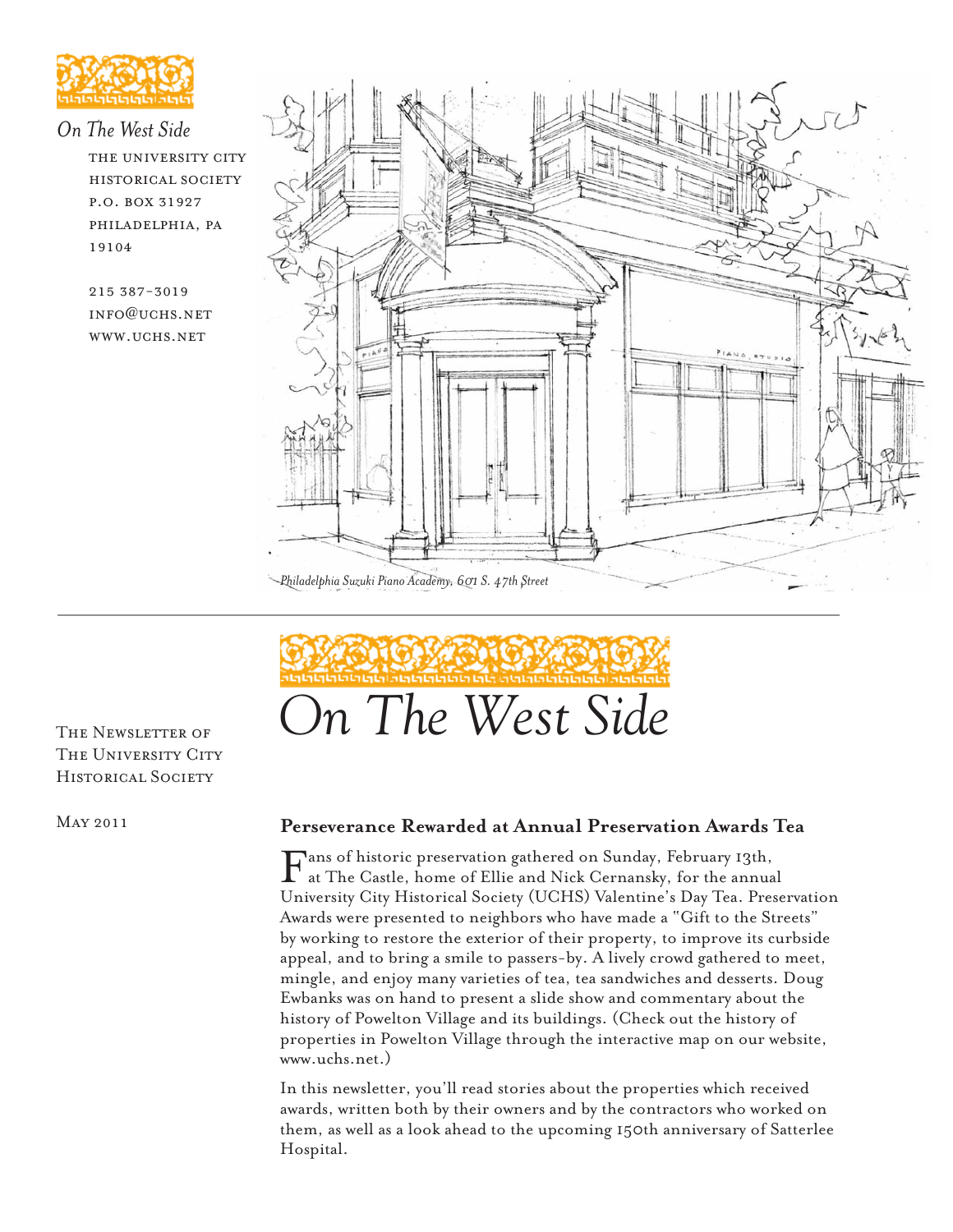

*On The West Side* May 2011 PAGE<sub>2</sub>



**Four Worlds Bakery** By Michael Dolich

*We asked Michael Dolich, owner of Four Worlds Bakery, how he came to be interested in the property, how he chose to move in, what he knows about the history of the place, what challenges he faced, and what materials and workers were used.* 

*Here is his story.*

I bakery. Guy has been busy gutting and renovating many residences and asked Guy Laren, a local developer, if he had a space suitable for a small commercial buildings along Woodland Avenue. He showed me the 4634 Woodland Ave space, which had already been renovated inside with plumbing, electrical, sprinklers, white walls, and the front windows.

I did the "bakery fit out," so I had to get all the permits, put in a floor, upgrade all the utilities for my equipment, buy a new \$25K oven and a bunch of other equipment; and move from our former 4423 Chestnut (Kaffa Crossing Cafe) 325 sq. ft. location in June. Four Worlds Bakery is about five years old, having started in a group rental house near Walton and 48th Street. Getting all the permits and cutting through the city red tape were the biggest challenges and a large expense.

Our architect was Brian Johnston; he drew up plans for the facade, the equipment fit out, and the State ADA variance application needed to put in the stairs. The signs were designed by Michael McMullen of Forth River Signs (49th and Catherine). Guy Laren's crew did most of the heavy renovation work. I didn't use a general contractor, mostly relying on Guy's contacts in the renovation business for contractor work.

After we moved in and got settled; we opened the storefront on September 1st. Four Worlds Bakery kitchen space is also host to three other local food businesses: Philly Fair Trade Roasters (Coffee Roaster), Buttercream Cupcakes (the cupcake lady truck), and recently added Market Day Candele.

Our success has been outstanding, and we like to boast about the incredible diversity of customers we attract. The location has been perfect for us, and we are looking forward to many more years in this location.

# **CONGRATULATIONS, 2011 GIFT TO THE STREET AWARD-WINNERS!**

**Shevon & Brian Bengston 3304 Hamilton Street Scott Ryder & Doug Ewbank 315 N 35th Street Tom Kerr 208 N 36th Street Josh Markel & Eva Gold 3605 Hamilton Street Ray Ricketts & Bill Bissell 3617 Hamilton Street**

**Nell Stifel 3309 Baring Street Frank Sarlo 3415 Baring Street The Powelton Apartments 3500 Powelton Avenue Four Worlds Bakery Michael Dolich & Guy Laren 4634 Woodland Avenue Mary L. Nash 4720 Windsor Avenue**

**Kaja Silverman 503 S. 48th Street Roger Harman & Vincent Whitacre 908 S. 48th Street Phila Suzuki Piano Academy Janet Miller & Kevin Scott 47th and Cedar Avenue David Nicklin & Amy Kietzman 4718 Windsor Avenue**



**Four Worlds Bakery, 4634 Woodland Avenue, www.fourworldsbakery.com**

**Stay Tuned!**

**Read about Bedrock PA Development Corp and thier work on Roger Harman and Vincent Whitacre's house, as well as the Suzuki Piano Academy, in the next issue of "On The West Side."**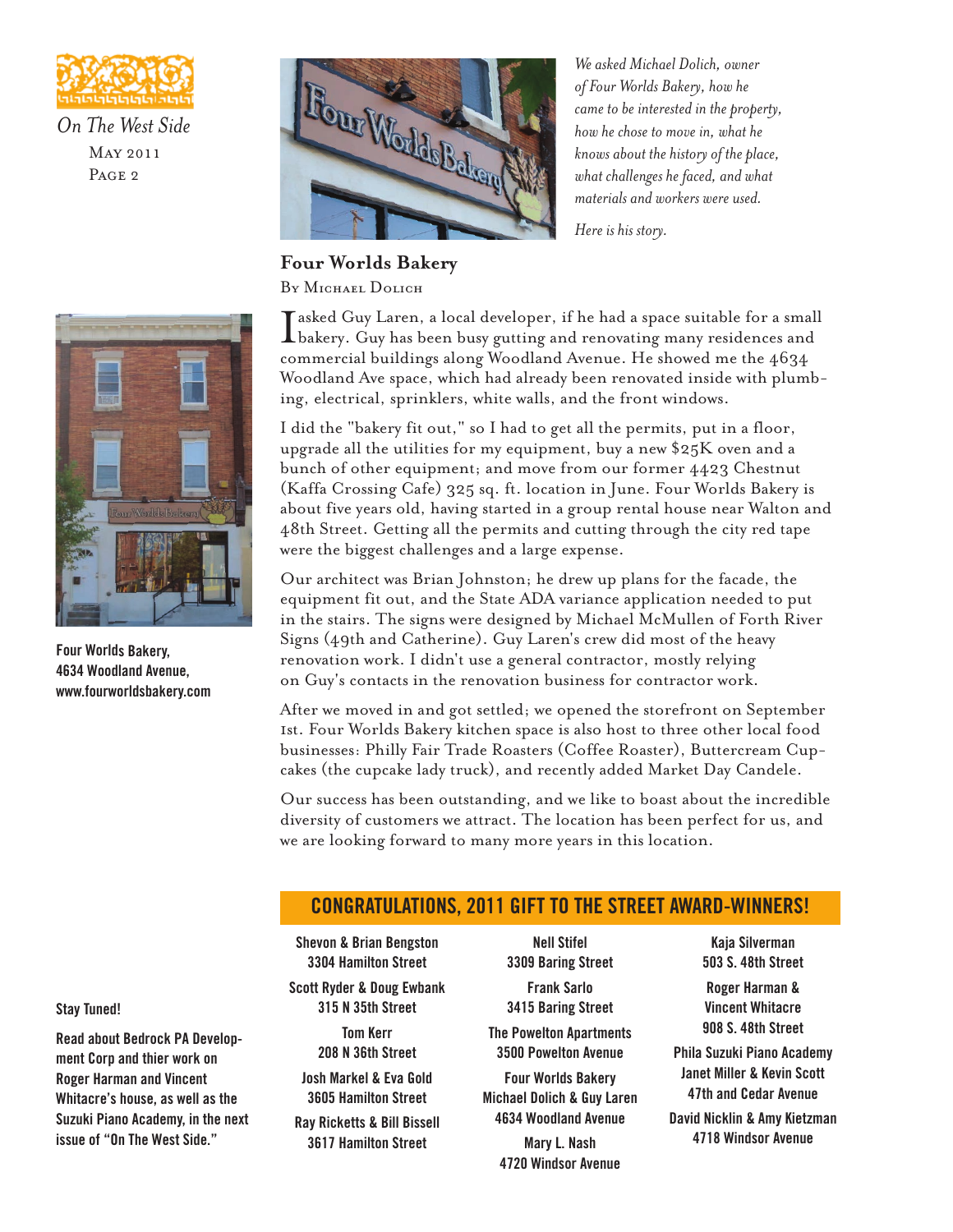

*On The West Side* May 2011 PAGE<sub>3</sub>



**Victor Brubaker and his associates receiving their award from UCHS PResident Roy Harker at the Tea.**

# **Brubaker Builds**

By Victor Brubaker

UR CLIENTS LOVE their Italianate Victorian townhouse, where they have lived for many years. However, they faced a sudden challenge. In order to stay in the house, it would have to be updated for future handicapped access, starting at street level all the way to the second floor.

There were several challenges to this project.

Though reasonably comfortable as it was, the plan of the house was original, partitioned into many small rooms typical for a 150-year-old house. This arrangement was not convenient for the wheelchair bound, nor did it take advantage of the site's east–west orientation, which provided the building with the most sun-soaked exposure of any townhouse in the neighborhood.

Aesthetically, its location on a prominent corner in a historically registered neighborhood meant that any addition would have to be seamlessly and tastefully integrated into the existing house.

Cost was a considerable factor. The project needed to be completed with an eye to the budget, with the most use derived from every square foot, and every step of the construction completed as efficiently as possible.

An essential elevator was added by excavating down to grade behind an existing first floor addition, and building an elevator tower. The elevator opens into new space added to the first and second floors. On the first floor, it opens into a new vestibule which is connected to the existing laundry room and leads out onto a new terrace. On the second floor, it opens into a new room addition built atop the existing first floor addition a bright sunroom that extends out from and expands the usable space of the master bedroom.

The exterior was finished with stucco and trim details to match the rest of the house. Inside, light was maximized with windows, light fixtures, and a skylight. A ductless split air conditioner and heat pump serves the second floor addition and master bedroom.

The last minute insistence by the municipality for a second egress serving the addition and the third floor in-law apartment almost scuttled the project. To stick to our goal, the required fire escape was designed to look as substantial, ornamental, and intentional as possible, matching other iron-work at the site, without irreparably blowing the budget.





**315 North 35th Street, home of Scott Ryder and Doug Ewbank** 

**Work by: Victor Brubaker - Builder 429 S.45th St 609-334-6362 vbrubaker33@yahoo.com**